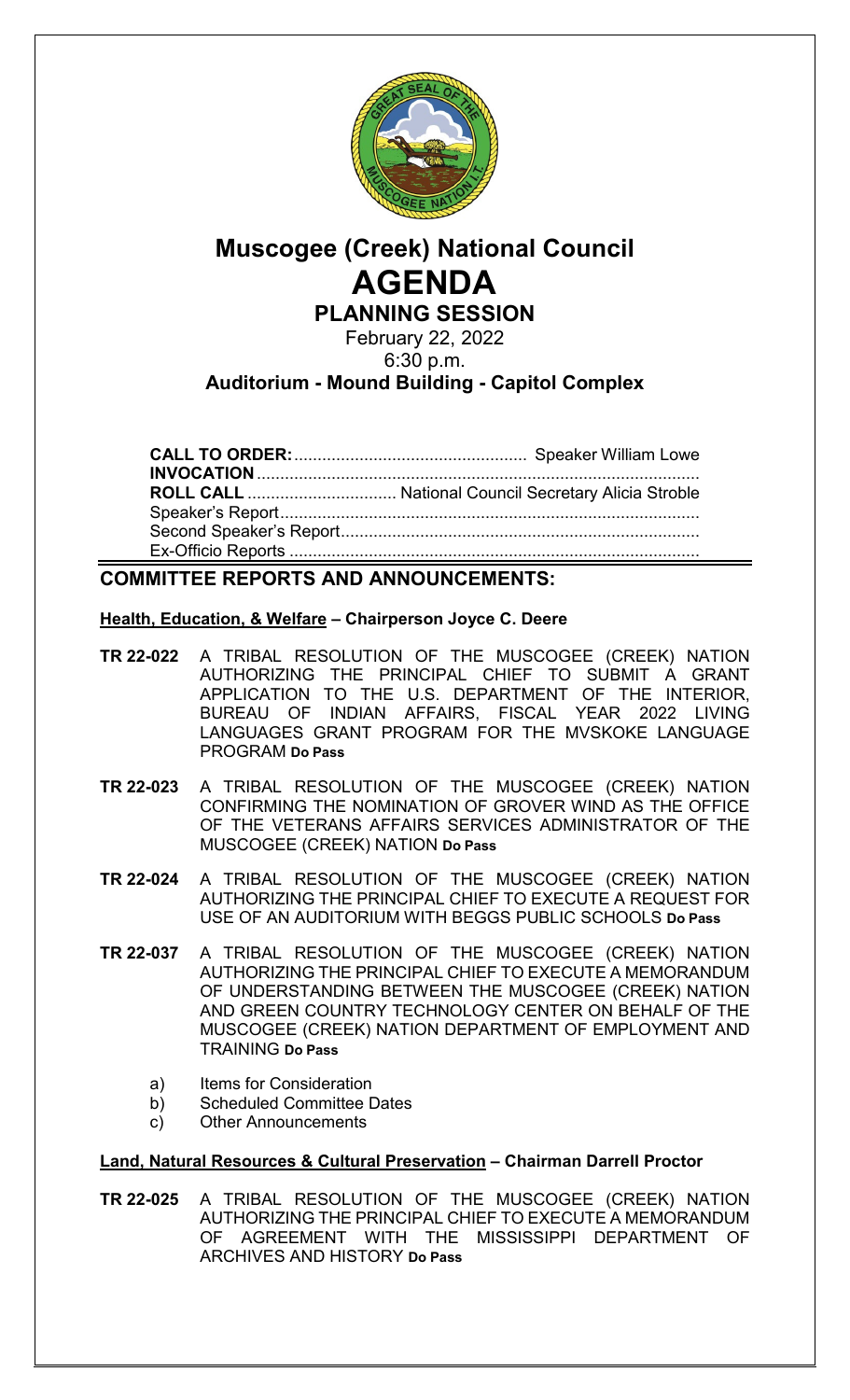## Planning Session February 22, 2022 Page 2

- **TR 22-026** A TRIBAL RESOLUTION OF THE MUSCOGEE (CREEK) NATION AUTHORIZING THE PRINCIPAL CHIEF TO EXECUTE A MEMORANDUM OF AGREEMENT WITH BEARDEN SCHOOL DISTRICT FOR THE CONSTRUCTION OF A PARKING LOT **Do Pass**
- **TR 22-027** A TRIBAL RESOLUTION OF THE MUSCOGEE (CREEK) NATION AUTHORIZING THE PRINCIPAL CHIEF TO EXECUTE A MEMORANDUM OF AGREEMENT WITH THE COLLEGE OF THE MUSCOGEE NATION FOR THE CONSTRUCTION OF A PARKING LOT **Do Pass**
- **TR 22-028** A TRIBAL RESOLUTION OF THE MUSCOGEE (CREEK) NATION AUTHORIZING THE PRINCIPAL CHIEF TO SUBMIT A 2022 INVASIVE SPECIES PROGRAM GRANT APPLICATION TO THE BUREAU OF INDIAN AFFAIRS **Do Pass**
- **TR 22-029** A TRIBAL RESOLUTION OF THE MUSCOGEE (CREEK) NATION AUTHORIZING THE CONSTRUCTION PROJECT OF THE TULSA HEAD START PARKING LOT **Do Pass**
- **TR 22-030** A TRIBAL RESOLUTION OF THE MUSCOGEE (CREEK) NATION AUTHORIZING THE CONSTRUCTION PROJECT OF THE FLEET SERVICES PARKING LOT **Do Pass**
- **TR 22-031** A TRIBAL RESOLUTION OF THE MUSCOGEE (CREEK) NATION AUTHORIZING THE PRINCIPAL CHIEF TO APPLY FOR FEDERAL FUNDING THROUGH THE FEDERAL HIGHWAY ADMINISTRATION TO COMPLETE AN ENVIRONMENTAL ASSESSMENT, HYDRAULIC STUDY AND DESIGN A REPLACEMENT BRIDGE FOR FIFTEEN BRIDGES IN SIX COUNTIES WITHIN THE MUSCOGEE (CREEK) NATION RESERVATION **Do Pass**
- **TR 22-032** A TRIBAL RESOLUTION OF THE MUSCOGEE (CREEK) NATION APPROVING THE RENTAL SUBSIDY PROGRAM FOR THE MUSCOGEE (CREEK) NATION DEPARTMENT OF HOUSING **Do Pass**
- **TR 22-036** A TRIBAL RESOLUTION OF THE MUSCOGEE (CREEK) NATION AUTHORIZING THE CONSTRUCTION OF THE TRIBAL MASTER SITE PLAN CAPITOL COMPLEX PROJECTS FOR THE MUSCOGEE (CREEK) NATION **Do Pass**
- **NCA 22-009** A LAW OF THE MUSCOGEE (CREEK) NATION APPROPRIATING FUNDS TO THE NATION'S REALTY TRUST SERVICES DEPARTMENT FOR EQUIPMENT **Do Pass**
- **NCA 22-010** A LAW OF THE MUSCOGEE (CREEK) NATION AUTHORIZING THE EXPENDITURE OF GRANT FUNDS AWARDED FROM THE U.S. DEPARTMENT OF HOUSING FOR THE RESIDENT OPPORTUNITY AND SUPPORTIVE SERVICES – SERVICES COORDINATORS GRANT FOR THE BENEFIT OF THE MUSCOGEE (CREEK) NATION DEPARTMENT OF HOUSING **Do Pass**
- **NCA 22-011** A LAW OF THE MUSCOGEE (CREEK) NATION APPROPRIATING FUNDS TO THE NATION'S FACILITIES DEPARTMENT FOR EQUIPMENT **Do Pass**
	- a) Items for Consideration
	- b) Scheduled Committee Dates
	- c) Other Announcements

#### **Business, Finance & Justice – Chairperson Thomasene Yahola Osborn**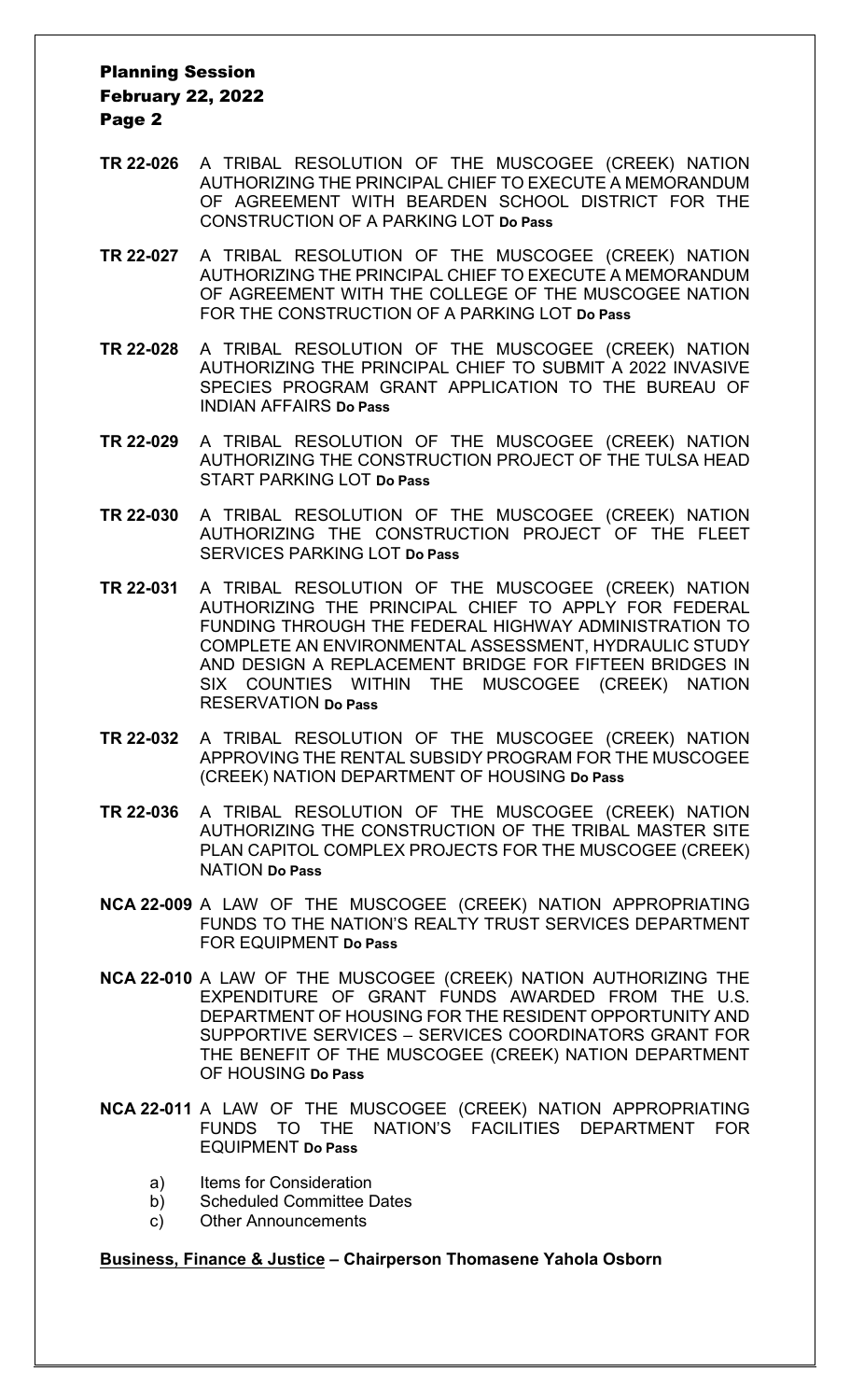## Planning Session February 22, 2022 Page 3

- **NCR 22-002** A RESOLUTION OF THE MUSCOGEE (CREEK) NATIONAL COUNCIL SELECTING CHRISTOPHER M. RAY TO THE BOARD OF DIRECTORS OF MUSCOGEE NATION GAMING ENTERPRISES, LLC **Do Pass**
- **NCR 22-005** A RESOLUTION OF THE MUSCOGEE (CREEK) NATIONAL COUNCIL SELECTING KEVIN AGEE TO THE BOARD OF DIRECTORS OF MUSCOGEE NATION GAMING ENTERPRISES, LLC **Do Pass**
- **TR 22-033** A TRIBAL RESOLUTION OF THE MUSCOGEE (CREEK) NATION CONFIRMING THE NOMINATION OF KATHLEEN SUPERNAW TO SERVE AS A SUPREME COURT JUSTICE OF THE MUSCOGEE (CREEK) NATION **Do Pass**
- **TR 22-034** A TRIBAL RESOLUTION OF THE MUSCOGEE (CREEK) NATION AUTHORIZING THE MUSCOGEE (CREEK) NATION CONTROLLER TO SELL SECURITY INVESTMENTS **Do Pass**
- **TR 22-035** A TRIBAL RESOLUTION OF THE MUSCOGEE (CREEK) NATION NOMINATING LISA OTIPOBY-HERBERT TO SERVE AS A DISTRICT TRIAL COURT JUDGE OF THE CRIMINAL DISTRICT TRIAL COURT LAW DIVISION OF THE MUSCOGEE (CREEK) NATION **Do Pass**
- **NCA 22-012** A LAW OF THE MUSCOGEE (CREEK) NATION AUTHORIZING THE EXPENDITURE OF THE WALTON FAMILY FOUNDATION GRANT FOR THE BENEFIT OF MVSKOKE MEDIA **Do Pass**
- **NCA 22-013** A LAW OF THE MUSCOGEE (CREEK) NATION AUTHORIZING THE ACCEPTANCE AND EXPENDITURE OF GRANT FUNDS FROM THE OFFICE ON VIOLENCE AGAINST WOMEN FOR THE 2022 OVW FISCAL YEAR 2022 SUPPORT FOR TRIBES EXERCISING SPECIAL DOMESTIC VIOLENCE CRIMINAL JURISDICTION INITIATIVE FOR THE BENEFIT OF THE MUSCOGEE (CREEK) NATION OFFICE OF THE ATTORNEY GENERAL **Do Pass**
- **NCA 22-016** A LAW OF THE MUSCOGEE (CREEK) NATION AMENDING MCNCA TITLE 37 §1-101 ENTITLED "Official Muscogee (Creek) Nation flag and Great Seal design" **Do Pass**
- **NCA 22-017** A LAW OF THE MUSCOGEE (CREEK) NATION AMENDING NCA 21-156 (A LAW OF THE MUSCOGEE (CREEK) NATION APPROVING AND AUTHORIZING THE PRINCIPAL CHIEF TO EXECUTE AND FILE ARTICLES OF ORGANIZATION WITH THE OFFICE OF THE SECRETARY OF THE NATION TO FORM "MUSCOGEE NATION GAMING ENTERPRISES, LLC" UNDER THE MUSCOGEE (CREEK) NATION LIMITED LIABILITY COMPANY ACT AND APPROVING THE OPERATING AGREEMENT FOR "MUSCOGEE NATION GAMING ENTERPRISES, LLC") **Do Pass**
- **NCA 22-018** A LAW OF THE MUSCOGEE (CREEK) NATION AMENDING MCNCA TITLE 36 § 3-108 ENTITLED "License plate" **Do Pass**

#### **Referred Legislation:**

**NCA 22-009** referred from the LNC Committee **NCA 22-011** referred from the LNC Committee

- a) Items for Consideration
- b) Scheduled Committee Dates
- c) Other Announcements

**OTHER BUSINESS:**